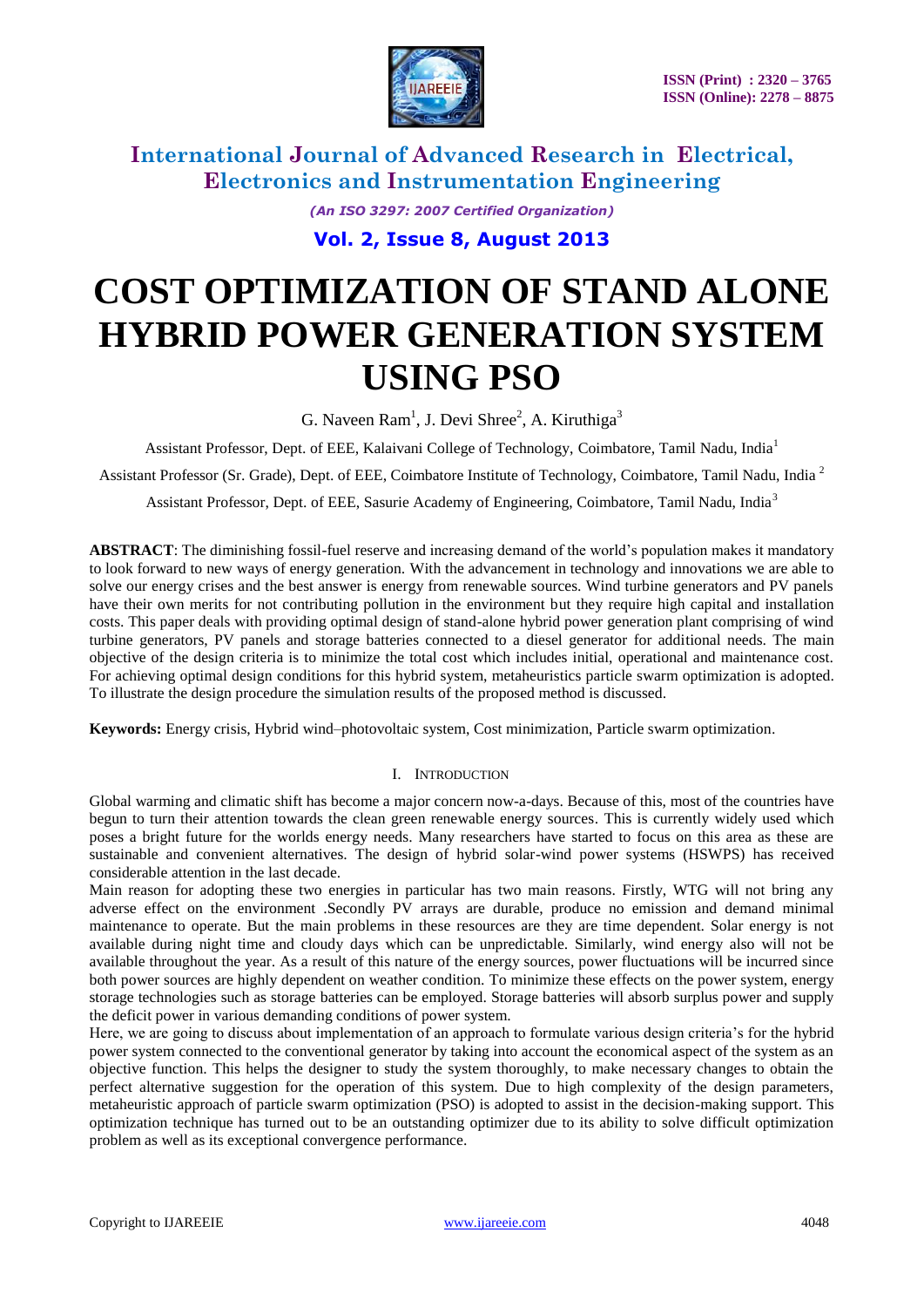

*(An ISO 3297: 2007 Certified Organization)*

### **Vol. 2, Issue 8, August 2013**

### II. PROPOSED HYBRID POWER GENERATION SYSTEM

The block diagram of the proposed integrated wind, PV and storage batteries generating system is shown in Fig 1. This configuration can be used for the study of stand-alone systems as well as network-connected systems. For the standalone system, if the demand is greater than the sum of generation and storage, then power must be supplied by the backup generator. For the network-connected configuration, the backup generator is not needed. Furthermore, if the total generated power is greater than the demand, and the storage is full, then the excess generation is dumped to an external voltage-controlled resistive load. The purpose of incorporating a dumped load into the system is to preserve the stability of the system frequency and voltage. If the excess energy cannot be dissipated usefully, then it must be disposed as heat. These power sources have different impacts on cost, environment, and reliability. In a hybrid generation system, they are integrated together and complement one another in order to serve the load while satisfying certain economic, environmental, and reliability criteria.



Fig.1 Block diagram of proposed system

#### III. OBJECTIVE FUNCTION

The objective function of this research is to develop a stand-alone hybrid generation system, which is appropriately designed in terms of all economic aspects and measures subject to the operational constraints of the system. In other words to minimize the total cost. The total cost (\$/year) includes initial cost, operational and maintenance (OM) cost for each type of power source, and the salvage value of each equipment which should be deducted.

$$
COST = \frac{\Sigma i = w, s, b(I_i - S_{p_i} + OM_{p_i})}{N_p} + C_g
$$

where  $w, s, b$  indicate the wind power, solar power, and battery storage, respectively; i P ,OM  $I_i$ ,  $S_{P_i}$ ,  $OM_{P_i}$  are the initial cost, present worth of salvage value, and present worth of operation and maintenance cost (OM) for equipment *i*, respectively;  $N_p$  (year) is the lifespan of the project; and  $C_g$  is the annual cost of generating power from backup generator.

A. *For Wind Turbine Generators*

Initial cost is  $I_w = \alpha_w A_w$  $\alpha_w$  (\$/m<sup>2</sup>) is the initial cost of WTGs.

Present total salvage value is

Copyright to IJAREEIE [www.ijareeie.com](http://www.ijareeie.com/) 4049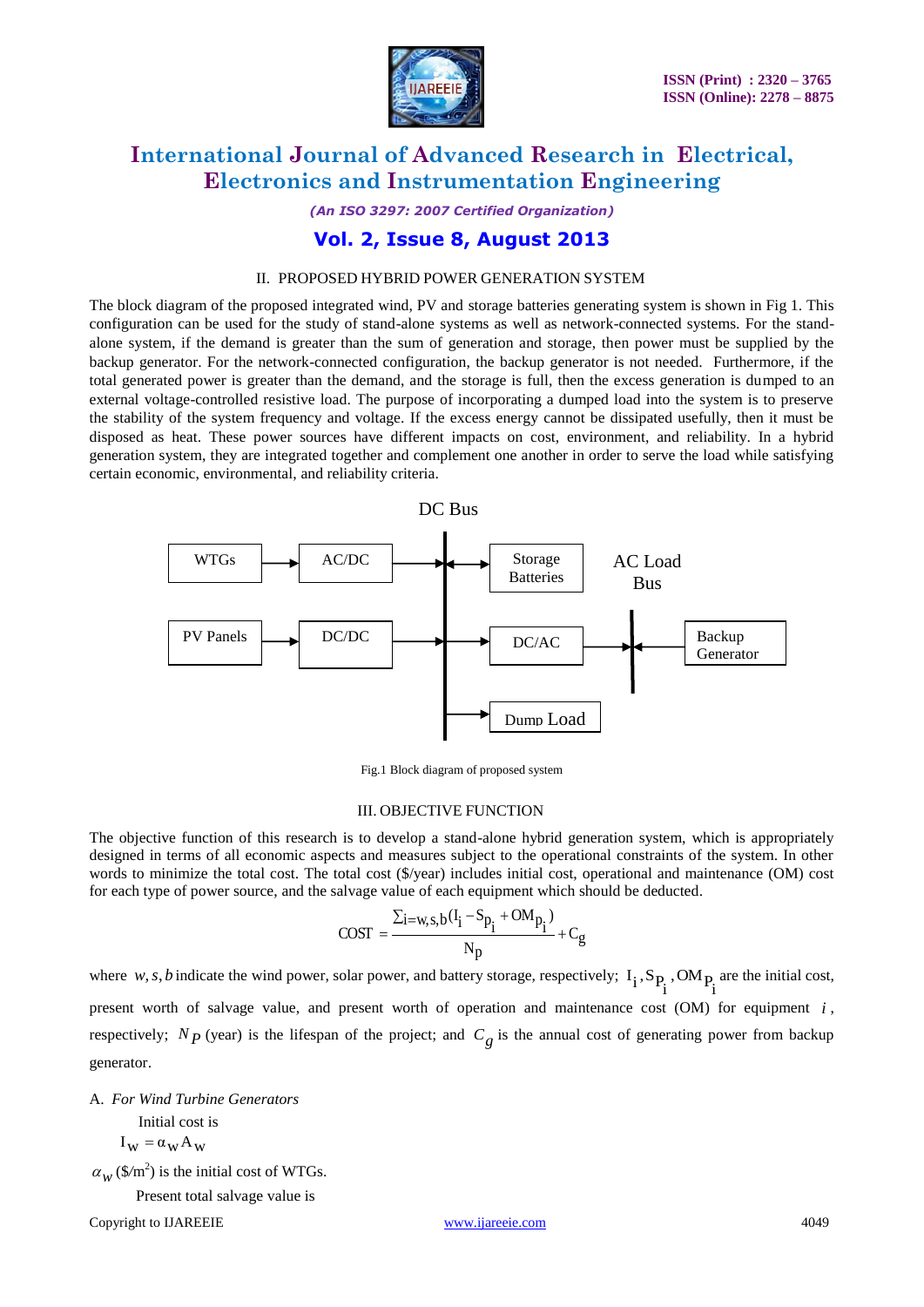

*(An ISO 3297: 2007 Certified Organization)*

### **Vol. 2, Issue 8, August 2013**

$$
S_{P_W} = S_W A_w \left(\frac{1+\beta}{1+\gamma}\right)^N P
$$

,

*i*

 $S_W$  (\$/m<sup>2</sup>) is the salvage value of WTGs per square meter,

 $\beta$  Inflation rate,  $\gamma$  Interest rate.

Present worth of OM

$$
OM_{P_W} = \alpha_{OM_W} \times A_W \times \sum_{i=1}^{N_P} \left(\frac{1+\nu}{1+\gamma}\right)^i
$$

 $\alpha_{OM}$  (\$/m<sup>2</sup>/year) is the yearly OM cost per unit area,

 $\nu$  is the escalation rate.

B. *For PV Panels*

Initial cost is

$$
\mathbf{I}_S = \boldsymbol{\alpha}_S \mathbf{A}_S
$$

 $\alpha_s$  (\$/m<sup>2</sup>) is the initial cost.

Present total salvage value is

$$
S_{P_S}=S_S A_S \bigg(\frac{1+\beta}{1+\gamma}\bigg)^{N}P
$$

*s S* (\$*/*m 2 ) is the salvage value of PVs per square meter.

Present worth of OM

$$
OM_{P_S} = \alpha_{OM_S} \times A_S \times \sum_{i=1}^{N_P} \left(\frac{1+\nu}{1+\gamma}\right)^i
$$

 $\alpha_{OM_s}$  (\$/m<sup>2</sup>/year) is the yearly OM cost per unit area,

 $\nu$  is the escalation rate.

C. *For Storage Batteries*

Initial cost is

$$
\mathbf{I}_b = \alpha_b \times \mathbf{P}_{b_{cap}} \times \sum_{i=1}^{X_b} \left(\frac{1+\nu}{1+\beta}\right)^{(i-1)N_b}
$$

 $N_b$  is the lifespan of SB,

 $X_b$  is the number of times to purchase the batteries during the project lifespan,

 $N_p$  is the salvage value of Storage batteries and it is ignored in this calculation.

Present Total OM cost

$$
S_{P_W} = S_W A_W \left(\frac{1+\beta}{1+\gamma}\right)^{1/2}
$$
  
\n $S_W (S/m^2)$  is the subage value of WTGs per square meter,  
\n $\beta$  Inflaton rat,  $\gamma$  Interst rate.  
\n**PROOF**  
\n**PROOF**  
\n $OM_{P_W} = \alpha_{OM_W} \times A_W \times \sum_{i=1}^{N} \left(\frac{1+\gamma}{1+\gamma}\right)^i$   
\n $\alpha_{OM_W} (S/m^2/sen)$  is the yearly OM cost per unit area,  
\n $\nu$  is the cocalation rate.  
\n**B.** *For PV Panes*  
\n $\alpha_s$  (S/m<sup>2</sup>) is the initial cost is  
\n
$$
S_{P_S} = S_S A_S \left(\frac{1+\beta}{1+\gamma}\right)^{NP}
$$
  
\n $S_S (S/m^2)$  is the surface value of PVs per square meter.  
\nPresent worth of OM  
\n $OM_{P_S} = \alpha_{OM_S} \times A_S \times \sum_{i=1}^{N} \left(\frac{1+\gamma}{1+\gamma}\right)^i$   
\n $\alpha_{OM_S} (S/m^2/\text{year})$  is the yearly OM cost per unit area,  
\n $\nu$  is the cscalation rate.  
\n**C.** *For Storage Batteries*  
\nInitial cost is  
\n
$$
1_b = \alpha_b \times P_{D_{Capp}} \times \sum_{i=1}^{N} \left(\frac{1+\nu}{1+\beta}\right)^{(i-1)N_b}
$$
  
\n
$$
1_b = \alpha_b \times P_{D_{Capp}} \times \sum_{i=1}^{N} \left(\frac{1+\nu}{1+\beta}\right)^{(i-1)N_b}
$$
  
\n $N_b$  is the lifespan of SB,  
\n $X_b$  is the mumber of times to purchase the batteries during the project lifespan,  
\n $N_p$  is the square value of Storage batteries and it is ignored in this calculation.  
\n**Prove the DAREEE**  
\nCopyright to DAREEE

*i*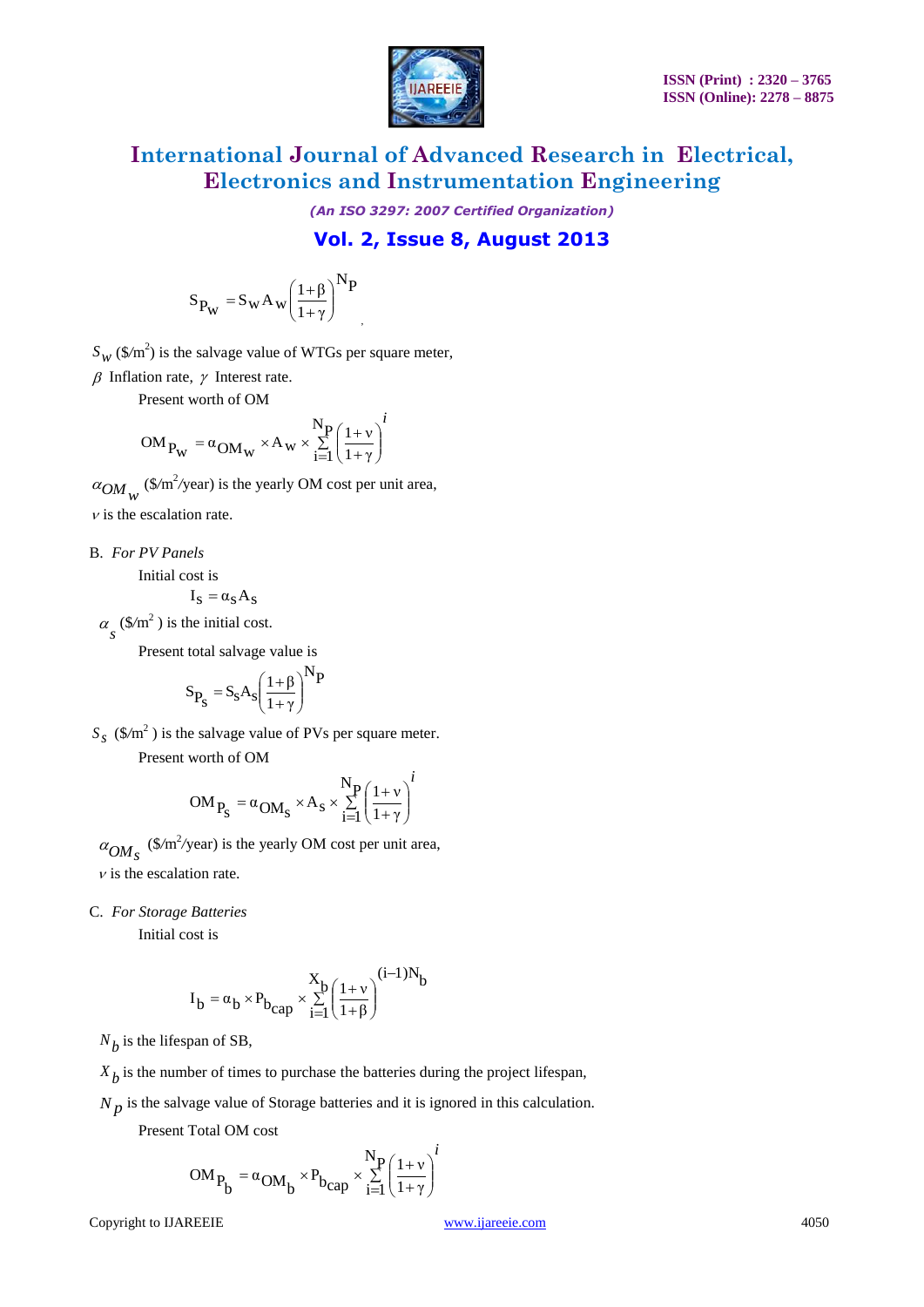

*(An ISO 3297: 2007 Certified Organization)*

### **Vol. 2, Issue 8, August 2013**

 $\alpha_{OM_b}$  (\$/kWh/year) is the yearly OM cost per kilo watt-hour.

D. *For the backup generator*

Annual cost of generating power

$$
C_g = \sum_{t=1}^{T} P_{g,t} \times \varphi
$$

 $P_{g,t}$  (\$/year) is the power generated at hour *t*,

 $\varphi$ (\$/kWh) is the generated power price,

*T* (8760 h) is the operational duration under consideration

### IV.CONSTRAINT

The total power generated from the hybrid system should meet the power demand at all time, t with some reliability. This can be mathematically expressed as

$$
P_{W}(t) + P_{S}(t) + P_{b}(t) + P_{g}(t) + P_{l}(t) \ge P_{d}(t)
$$

P<sub>w</sub> - Wind power, Ps - Solar power, Pb - Discharged battery power, P<sub>g</sub> - Power bought from grid, P<sub>l</sub> (t) – Transmission losses,  $P_d$  - Total load demand.

### V. VARIBLE BOUNDS

Swept area of WTGs should be within a certain range

$$
A_{w_{min}} \le A_w \le A_{w_{max}}
$$

Area of PV arrays should also be within a certain range

$$
A_{\text{S}_{\text{min}}} \le A_{\text{S}} \le A_{\text{S}_{\text{max}}}
$$

Hourly discharge rates should not exceed state of charging permissible limits

$$
P_{b_{min}} \leq P_{b} \leq P_{b_{max}}
$$

 $P_{g}$  and  $P_{g}$  are the minimum and maximum power that can be generated

$$
\boldsymbol{P_{g}}_{min} \leq \sum_{t=1}^{T} \boldsymbol{P_{g,t}} \leq \boldsymbol{P_{g}}_{max}
$$

#### VI.PARTICLE SWARM OPTIMIZATION

The PSO algorithm works by simultaneously maintaining several candidate solutions in the search space. During each iteration of the algorithm, each candidate solution is evaluated by the objective function being optimized, determining the fitness of that solution. The PSO algorithm consists of three steps, which are repeated until some stopping condition is met,

1. Evaluate the fitness of each particle

2. Update individual and global best fitness and positions

3. Update velocity and position of each particle

After every iteration, each particle is updated by following two "best" values. The first one is the best solution (fitness) it has achieved so far. The fitness value is also stored. This value is called "pbest". Another "best" value that is tracked by the particle swarm optimizer is the best value obtained so far by any particle in the population. This best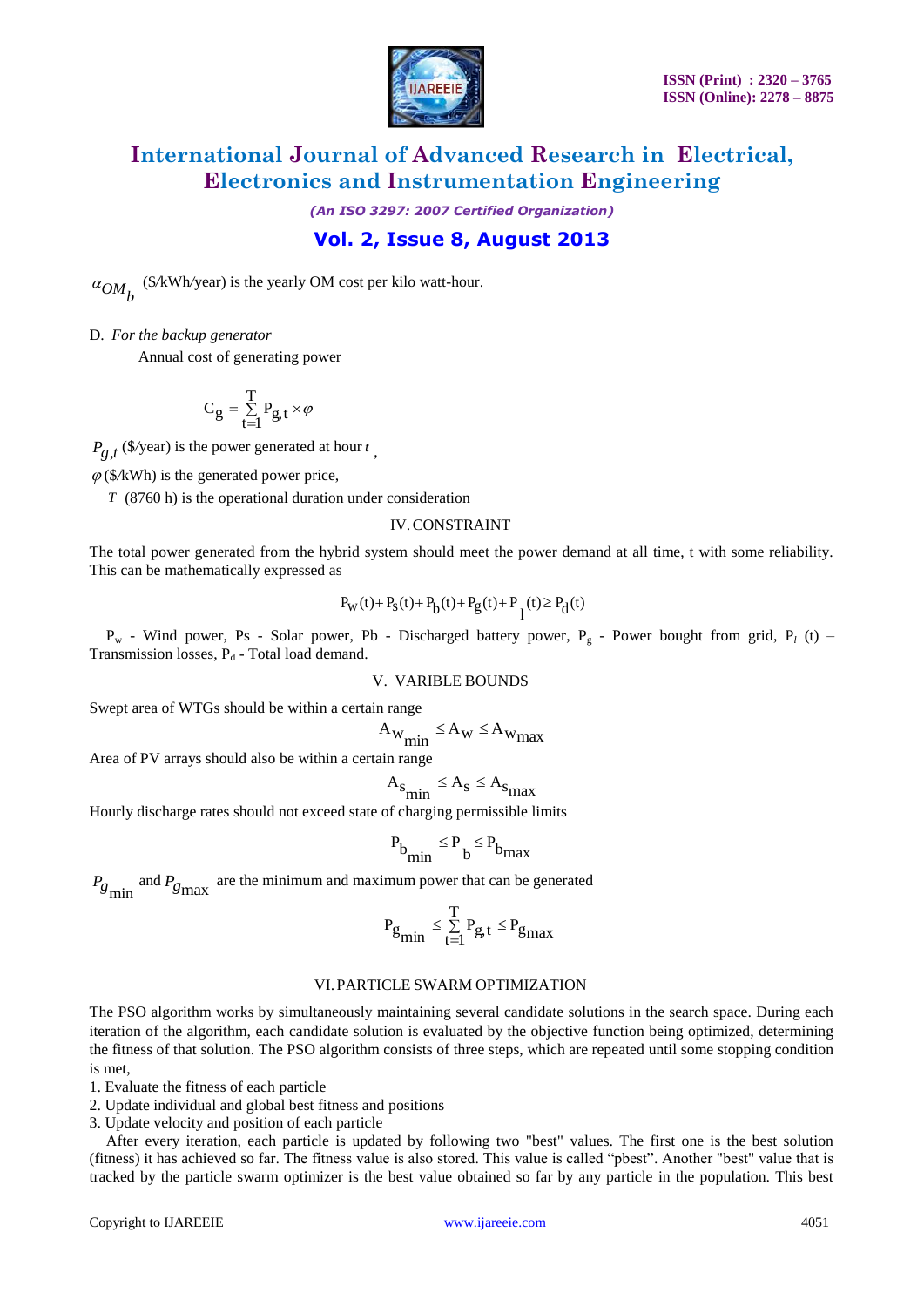

*(An ISO 3297: 2007 Certified Organization)*

### **Vol. 2, Issue 8, August 2013**

value is a global best and called "gbest". After finding the two best values, the particle updates its velocity and positions.

The velocity of each particle in the swarm is updated using the following equation

$$
\mathbf{v_i}(t+1) = w v_i(t) + c_1 r_1 \hat{\mathbf{i}} x_i(t) - x_i(t) + c_2 r_2 [g(t) - x_i(t)]
$$

Once the velocity for each particle is calculated, each particle's position is updated by applying the new velocity to the particle's previous position

$$
x_i(t+1) = x_i(t) + v_i(t+1)
$$

#### A. *Algorithm*

The computational procedure of the proposed method is as follows

Step 1: Specify the lower and upper bounds of WTG-swept area, area of PV panels, number of batteries, and other predetermined parameters.

Step 2: Initialize the speed and position of each particle by randomly generating a particle population.

Step 3: Based on the method of pareto dominance position of each particle,  $D_i$  in the population is estimated.

Step 4: The non-dominated solutions estimated in the previous step is stored in the archives.

Step 5: Another archive is created for storing the memory details which contains information about initialization of each particle's personal best, pbest.

Step 6: Increase the iteration number by one.

Step 7: Evaluate the fitness values according the fitness function; in this paper, the fitness value is defined by cost function and can be calculated. According the fitness value, we will decide whether the solution is good or not. Update the personal-best position pbest and the gbest value based on the memory record. the personal-best p<br>tep 8: Update th<br>v<sub>id</sub> (t + 1) =  $\chi \times$  (w

Step 8: Update the member velocity v of each individual  $D_i$ .

$$
v_{id}^{(t+1)} = \chi \times (w \times v_i^{(t)} + c_1 \times \text{rand}) \times (\text{pbest}_{id} P_{G_{id}}^{(t)}) + c_2 \times \text{Rand}) \times (\text{gbest}_d - P_{G_{id}}^{(t)})), \text{ Where } i = 1, \dots, N; d = 1,
$$

Step 9: Update the member position of each particle  $D_i$ 

$$
\begin{array}{c}\n\text{(t+1)} \\
\text{Did} \\
\text{Did} \\
\text{vid}\n\end{array} = \n\begin{array}{c}\n\text{(t)} \\
\text{bid} \\
\text{vid}\n\end{array}
$$

For the binary-encoded design variable, update the member position based on the updating rule for discrete variables.

Step 10: Archive that stores the non-dominated solutions should be updated based on the pareto optimality based selection condition.

Step 11: Pbest in the memory is updated based on the dominance of the current value of the individual. If pbest dominates over the current individual keep the memory same without any alteration else update the memory with new pbest value.

Step 12: If a stopping criterion is reached go to next step else go to step 6

Step 13: Print out the set of solutions in the archives as the possible design criteria for the above discussed system.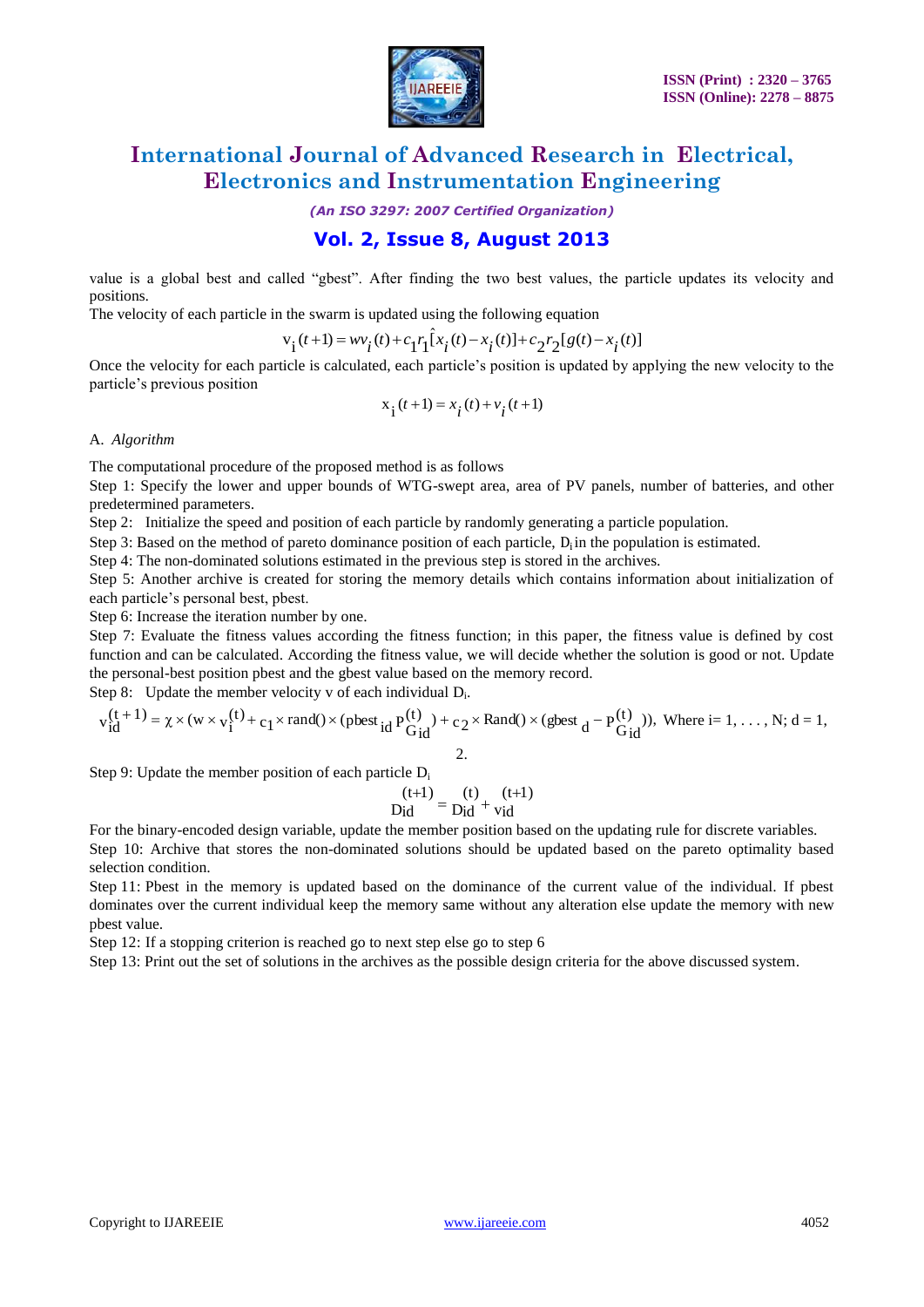

*(An ISO 3297: 2007 Certified Organization)*

### **Vol. 2, Issue 8, August 2013**

#### B. *Flow Chart*



#### C. *PSO Parameters*

In the simulations, both the population size and archive size are set to 100, and the maximum number of iterations is varied from 100 to 500 to obtain various design criteria's. The acceleration constants c1 and c2 are chosen as 1. Convergence factor is designed to be in the range of  $x \in (0,1)$ . The inertia weight factor w decreases with the increasing iterations.

$$
w = w_{max} - \frac{w_{max} - w_{min}}{iter_{max}} * iter
$$

Where iter<sub>max</sub> is the maximum number of iterations and iter is the current number of iterations. The simulation program is coded using Mat lab and executed in a 2.20 GHz Intel dual-core processor with 2GB Ram.

#### VII. SIMULATION RESULTS

The data used in the simulation program is shown in table 1. The non-dominated solutions based on the pareto dominance was obtained for different design scenarios using the aforementioned procedure and given in table 2.From the simulation results obtained, we find that the non-dominated solutions for cost function considering the design criteria's varies for different parameters. The user may choose the required system design based on the individual requirement. The different optimization scenarios based on various design parameters are shown in fig 2, fig 3, fig 4, fig 5 and fig 6.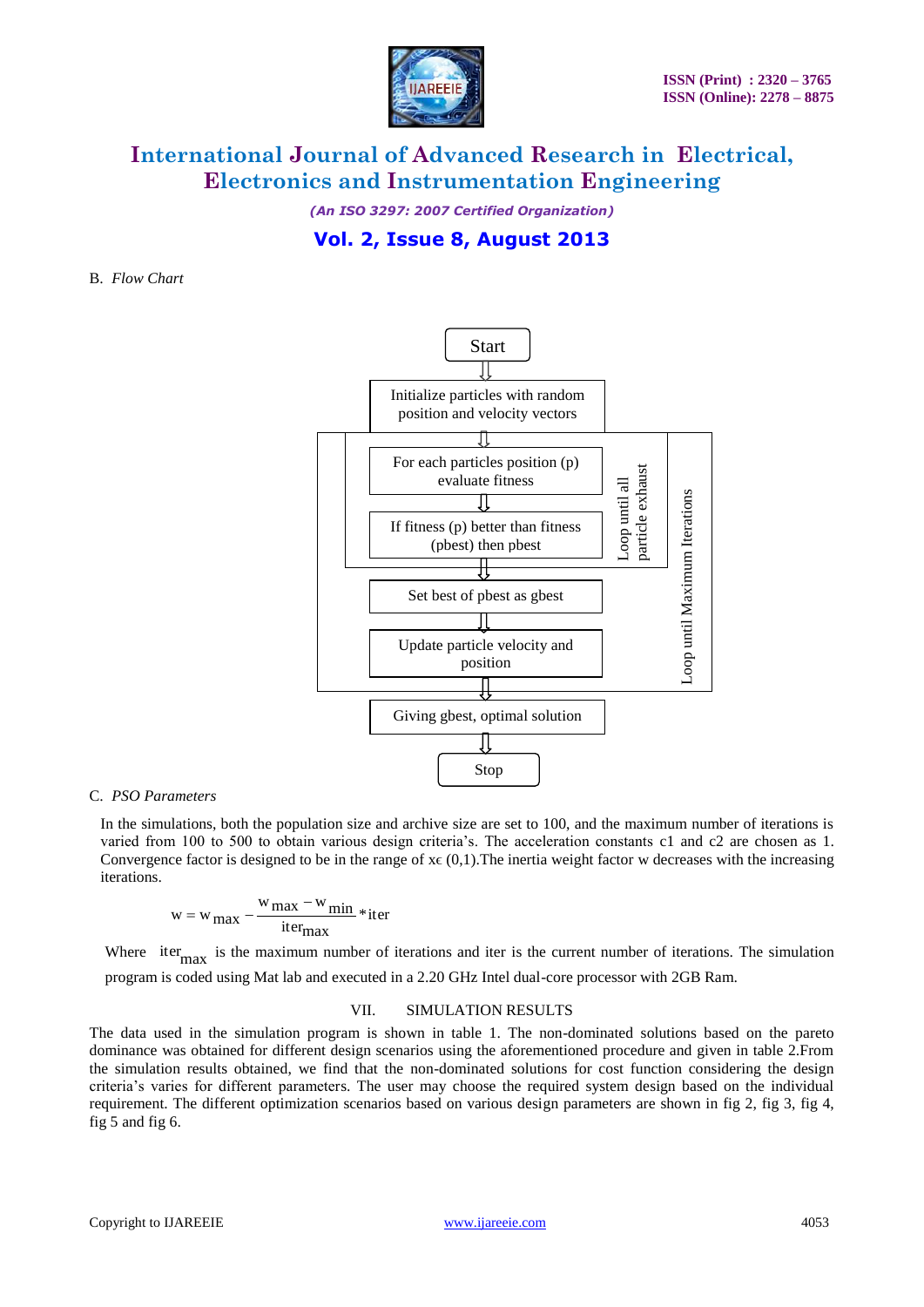

*(An ISO 3297: 2007 Certified Organization)*

### **Vol. 2, Issue 8, August 2013**

### TABLE I

DATA USED IN SIMULATION

| S.No | <b>System Parameters</b>  | <b>Values</b> |  |
|------|---------------------------|---------------|--|
| 1.   | Life span of project (Np) | 20 years      |  |
| 2.   | Life span of WTG (Nw)     | 20 years      |  |
| 3.   | Life span of $PV$ (Ns)    | 22 years      |  |
| 4.   | Life span of SB (Nb)      | 20 years      |  |
| 5.   | WTG price $(aw)$          | 100\$/m2      |  |
| б.   | PV panel price $(as)$     | 450\$/m2      |  |
| 7.   | $SB$ price $(ab)$         | 100\$/KWh     |  |
| 8.   | Efficiency of WTG (ηw)    | 50%           |  |
| 9.   | Efficiency of PV (ηs)     | 16%           |  |
| 10.  | Efficiency of SB (ηb)     | 82%           |  |

TABLE II

OPTIMIZED COST RESULTS FROM SIMULATION

| Variables/<br><b>Objective</b> | $A_w$<br>(m <sup>2</sup> ) | (m <sup>2</sup> ) | $P_{bcap}$<br>(KWh) | Cost<br>$(\frac{5}{year})$ |
|--------------------------------|----------------------------|-------------------|---------------------|----------------------------|
| Design 1<br>$(iter=100)$       | 942.90                     | 52.6473           | 16.5246             | 9070                       |
| Design 2<br>$(iter=200)$       | 819.7                      | 66.6904           | 16                  | 8510.05                    |
| Design 3<br>$(iter=300)$       | 812                        | 44.7838           | 16                  | 7896.08                    |
| Design 4<br>$(iter=400)$       | 834.855                    | 36                | 16                  | 7836.94                    |
| Design 5<br>$(iter=500)$       | 834.761                    | 50.141            | 21.4693             | 8504.5                     |



Fig.2 Simulation Result of Design 1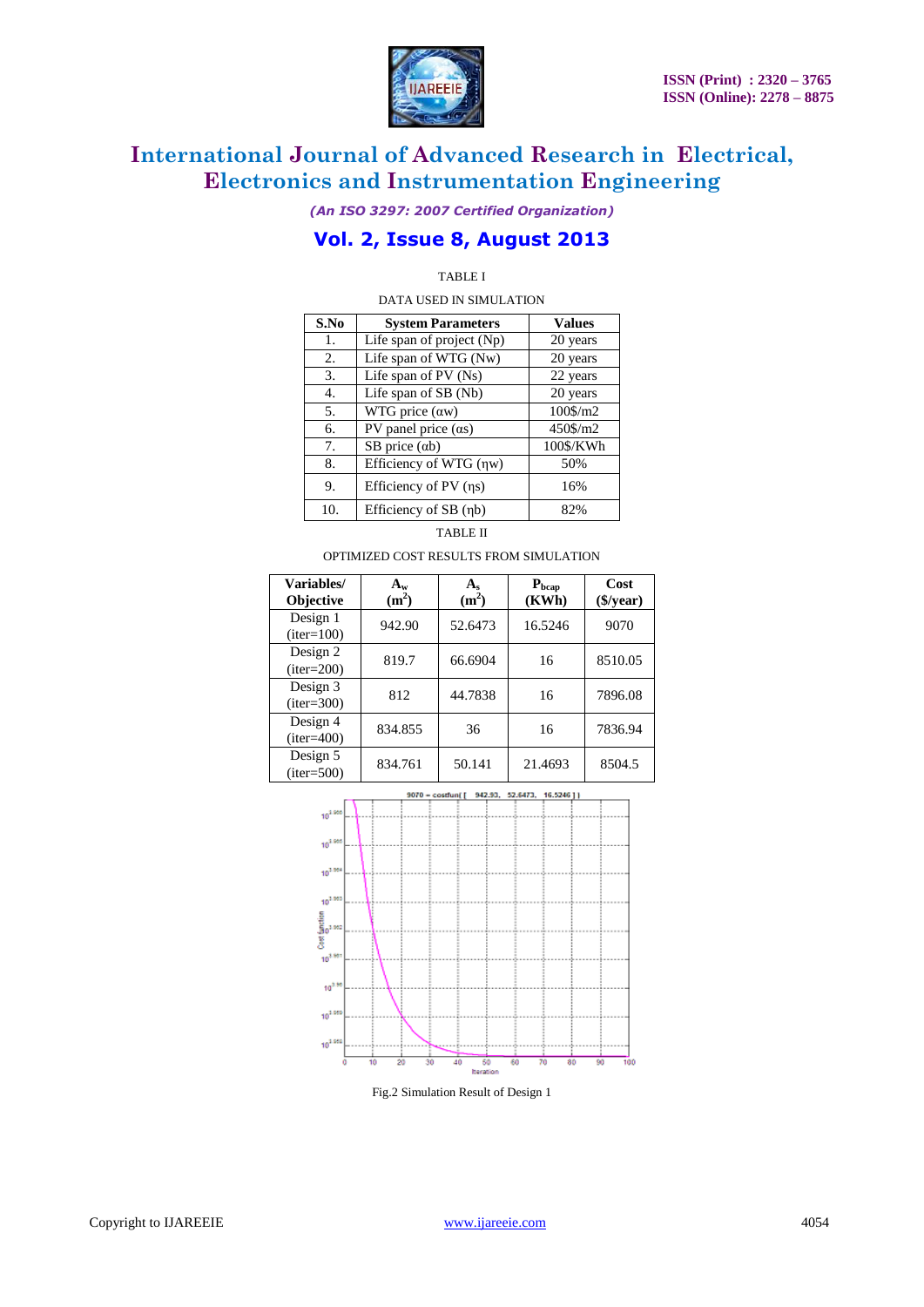

*(An ISO 3297: 2007 Certified Organization)*

### **Vol. 2, Issue 8, August 2013**





Fig.5Simulation Result of Design 4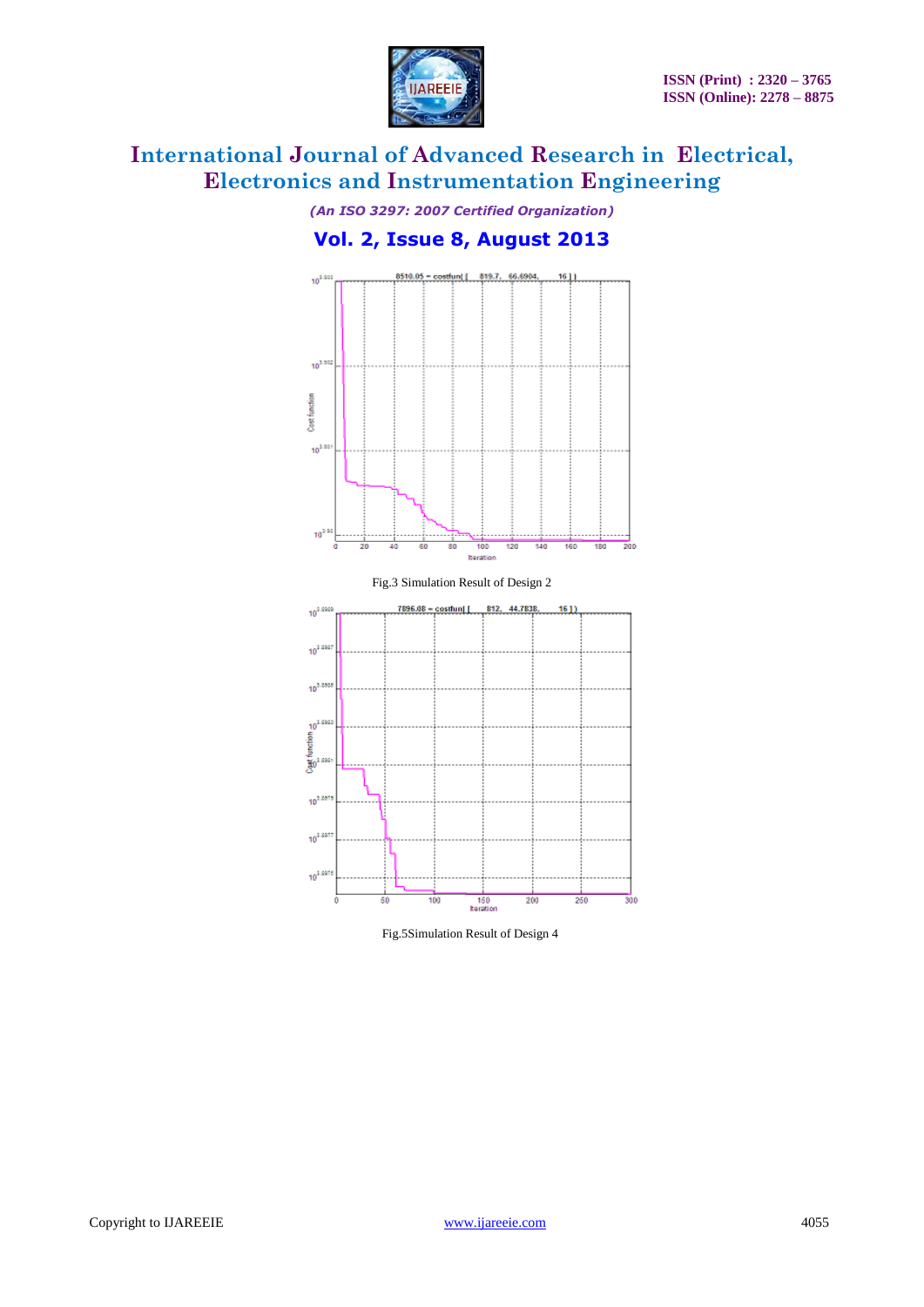

*(An ISO 3297: 2007 Certified Organization)*

### **Vol. 2, Issue 8, August 2013**



Fig.6 Simulation Result of Design 5

#### VIII. CONCLUSION

The suggested methodology has considered both accuracy of obtained solutions and computational overhead of the hybrid system. This paper has described techniques for estimating and optimizing the cost of hybrid system using particle swarm optimization. In this proposed method, a hybrid power generation system including wind power, solar power and storage batteries is designed on the basis of cost and their simulation results are discussed for better understanding. The hybrid offers better reliability and lower cost compared to individual renewable sources of energy. The use of renewable energy offers substantial environmental credit when compared to conventional alternatives. The proposed analysis allows the user to study the interaction among economic and operational factors and hence it offers a useful tool for the design and analysis of cost effective hybrid power systems. This work can be further carried out in the future by including the instability in the availability of the renewable energy sources over a period of time.